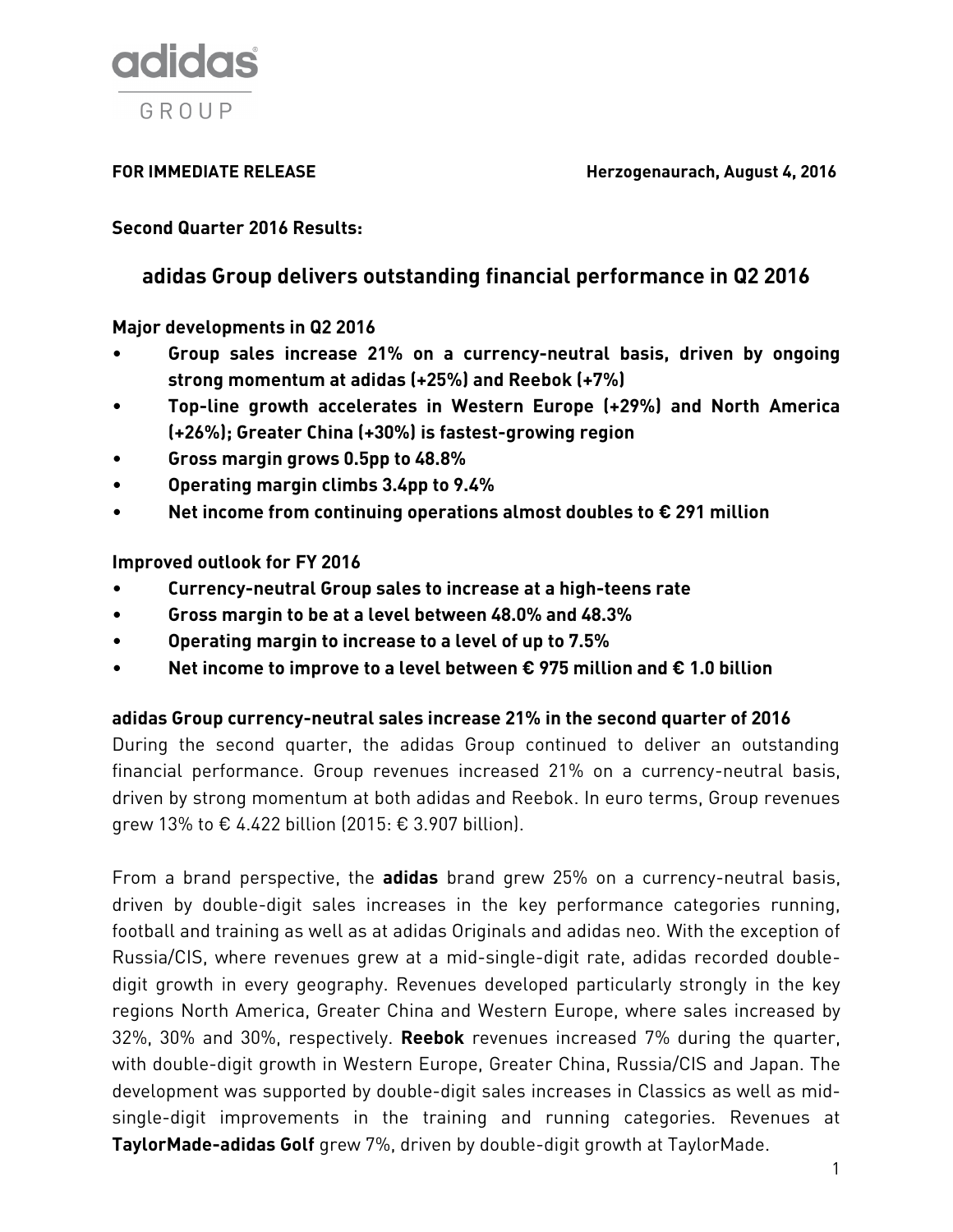

"The stellar financial performance in the second quarter is proof positive that our strategy is paying off," commented Herbert Hainer, adidas Group CEO. "We are putting the consumer at the heart of everything we do. We inspire them with unique experiences. We engage with them through marketing initiatives unheard of before. And we excite them with the most innovative and stylish products. As a result, the desirability of our brands and products is greater than ever before. This is fuelling the outstanding momentum we are enjoying across all regions and categories. And this will continue! It is the perfect platform to drive sustainable top- and bottom-line improvements for the years to come."

# **Revenue growth in all market segments**

From a market segment perspective, combined currency-neutral sales of the adidas and Reebok brands grew in all segments in the second quarter of 2016, with doubledigit growth rates in Western Europe, North America, Greater China, Japan and MEAA. Revenues in **Western Europe** increased 29% on a currency-neutral basis, driven by the UK, Germany, Italy, Poland, France and Spain, where revenues grew at double-digit rates each. Growth trends in **North America** and **Greater China** were equally strong, as reflected in currency-neutral sales increases of 26% and 30%, respectively. Revenues in **Russia/CIS** accelerated, up 7% on a currency-neutral basis. In **Latin America**, revenues grew 8% on a currency-neutral basis, reflecting double-digit sales increases in markets such as Mexico, Peru, Colombia and Uruguay. In **Japan**, sales were up 21% on a currency-neutral basis. Currency-neutral sales in **MEAA** grew 14%, driven by double-digit growth in South Korea, Turkey, Australia, South Africa and Thailand.

Revenues for **Other Businesses** grew 6% in the second quarter. Double-digit sales increases in Other centrally managed businesses as well as high-single-digit growth at TaylorMade-adidas Golf were only partly offset by sales declines at CCM Hockey.

## **Further gross margin improvement despite significant currency pressure**

In the second quarter of 2016, the Group's gross margin increased 0.5 percentage points to 48.8% (2015: 48.3%). The severe headwinds from negative currency effects were more than offset by a more favourable pricing, product and channel mix as well as higher product margins at TaylorMade-adidas Golf.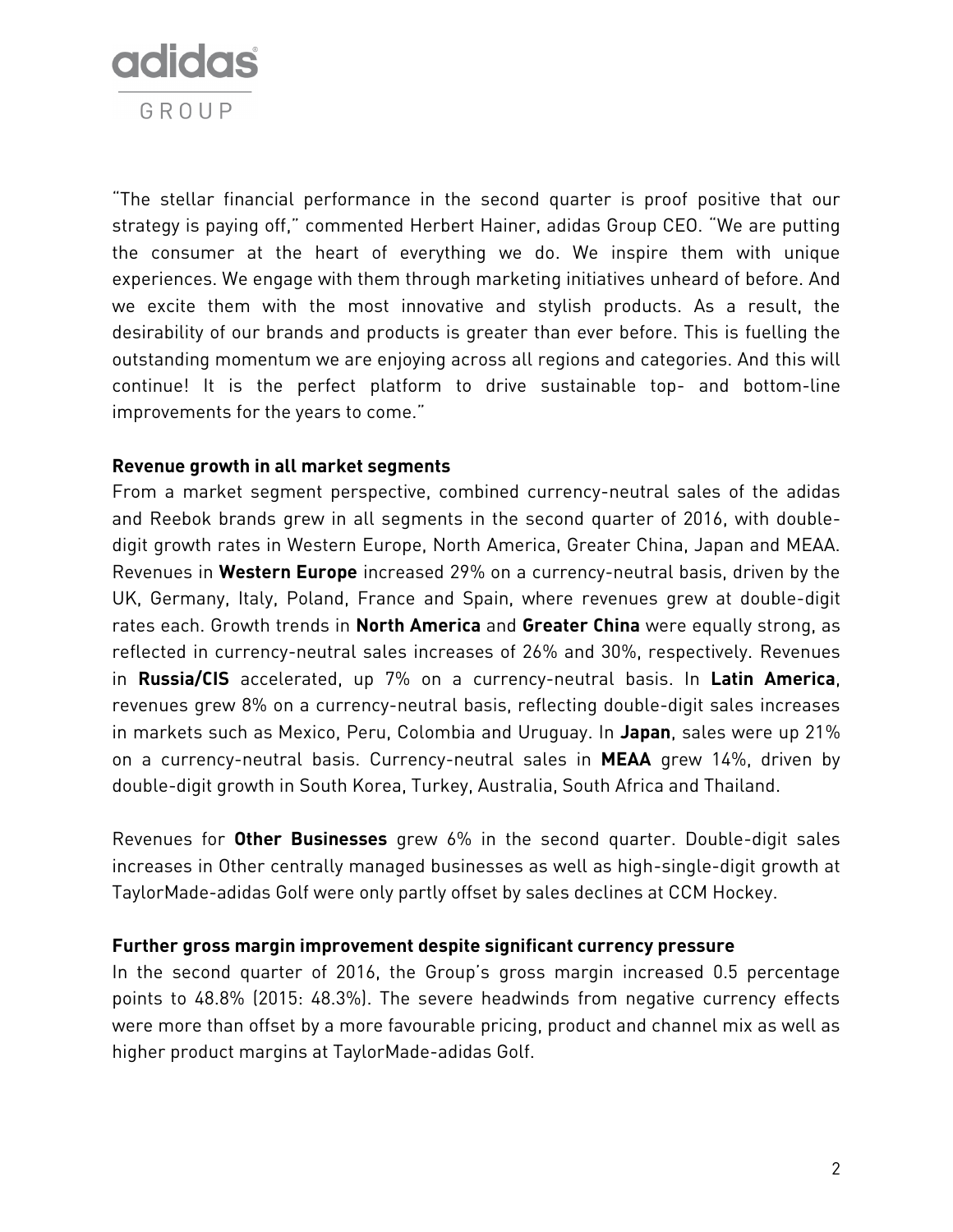

# **Profitability climbs significantly**

During the second quarter, the Group's other operating expenses increased 12% to € 1.935 billion (2015: € 1.720 billion). The increase reflects higher expenditure for point-of-sale and marketing investments, as well as an increase in operating overhead costs as a result of higher sales expenditure. As a percentage of sales, however, other operating expenses decreased 0.3 percentage points to 43.8% (2015: 44.0%), reflecting the Group's strong top-line improvement. Other operating income grew significantly to € 159 million from € 33 million in the second quarter of 2015. This development mainly reflects two extraordinary gains in the second quarter related to the early termination of the Chelsea F.C. contract as well as the divestiture of the Mitchell & Ness business. While the early termination of the Chelsea F.C. contract lifted both other operating income and operating profit by a mid- to high-double-digit million euro amount, the divestiture of Mitchell & Ness did not have an impact on the Group's profitability in the second quarter since the proceeds – as previously announced – were re-invested to accelerate initiatives that are part of the company's 'Creating the New' strategic business plan. The Group's operating profit increased 77% to € 414 million compared to € 234 million in the second quarter of 2015. This translates into an operating margin of 9.4%, an increase of 3.4 percentage points compared to the prior year level of 6.0%. As a consequence, the Group's net income from continuing operations increased 99% to € 291 million (2015: € 146 million). The Group's net income attributable to shareholders, which in addition to net income from continuing operations includes the result from discontinued operations, also grew 99% to € 291 million from € 146 million in the second quarter of 2015. Basic EPS from continuing and discontinued operations doubled to € 1.45 (2015: € 0.73). Diluted EPS from continuing and discontinued operations grew 96% to  $\epsilon$  1.42 (2015:  $\epsilon$  0.73).

# **adidas Group with stellar financial performance in the first half of 2016**

In the first half of 2016, Group revenues increased 21% on a currency-neutral basis, due to strong double-digit growth at adidas and mid-single-digit sales increases at Reebok. In euro terms, sales increased 15% to € 9.191 billion (2015: € 7.990 billion). All market segments posted currency-neutral sales increases, with double-digit growth across all regions except Russia/CIS, where revenues grew at a mid-single-digit rate. Despite significant pressure from negative currency effects, the Group's gross margin improved 0.4 percentage points to 49.1%, driven by a more favourable pricing and product mix. Capitalising on the strong top-line development, the Group was able to generate significant operating leverage, with other operating expenses as a percentage of sales down 0.8 percentage points to 42.0%. These operating improvements in combination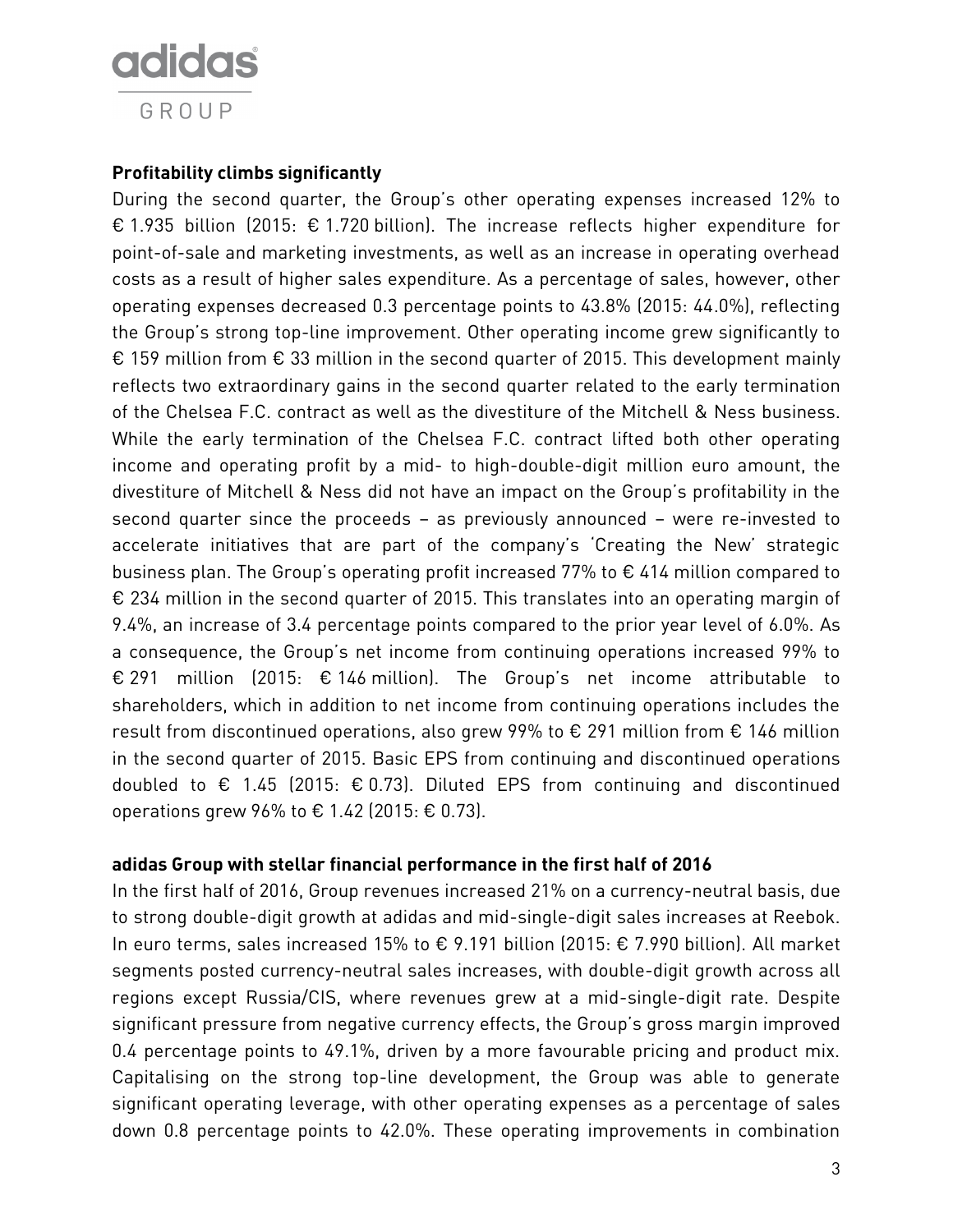

with the extraordinary gain related to the early termination of the Chelsea F.C. contract resulted in a strong increase in the Group's operating margin. At 9.8%, the operating margin was up 2.4 percentage points versus the prior year level excluding last year's goodwill impairment losses. Consequently, net income from continuing operations, excluding goodwill impairment losses in the prior year, increased 60% to  $\epsilon$  641 million. At  $\epsilon$  3.13, diluted EPS from continuing and discontinued operations grew 65%, excluding goodwill impairment losses in the prior year.

# **Average operating working capital as a percentage of sales decreases significantly**

The Group's inventories increased 20% to  $\epsilon$  3.514 billion (2015:  $\epsilon$  2.927 billion). On a currency-neutral basis, inventories grew 24%, reflecting higher stock levels to support the Group's top-line momentum. Accounts receivable increased 4% to  $\epsilon$  2.356 billion. On a currency-neutral basis, receivables were up 8%, reflecting the Group's strong growth during the second quarter. Operating working capital was up 15% to € 4.013 billion (2015: € 3.485 billion). Average operating working capital as a percentage of sales decreased 1.2pp to 20.4% (2015: 21.6%), reflecting the strong topline development during the last twelve months as well as the company's continued focus on tight working capital management.

# **Net borrowings increase to € 1.028 billion**

Net borrowings amounted to  $\epsilon$  1.028 billion (2015:  $\epsilon$  957 million), representing an increase of  $\epsilon$  71 million. This development was mainly a result of the utilisation of cash for the purchase of fixed assets and the acquisition of Runtastic. The Group's ratio of net borrowings over EBITDA amounted to 0.6, which is below the Group's mid-term target corridor of below two times.

# **adidas Group increases guidance for the full year 2016**

In light of the strong brand momentum and the outstanding financial performance in the first half of 2016, the Group has increased its 2016 financial outlook. adidas Group sales are expected to increase at a rate in the high teens (previously: to increase at a rate of around 15%) on a currency-neutral basis in 2016. The top-line development will be supported by double-digit growth in all regions except Russia/CIS, where sales are now forecasted to grow at a mid-single-digit rate.

In 2016, the projected increase in costs for the Group's Asian-dominated sourcing as a result of less favourable US dollar hedging rates and rising labour expenditures is expected to weigh on the adidas Group's gross margin. However, these negative effects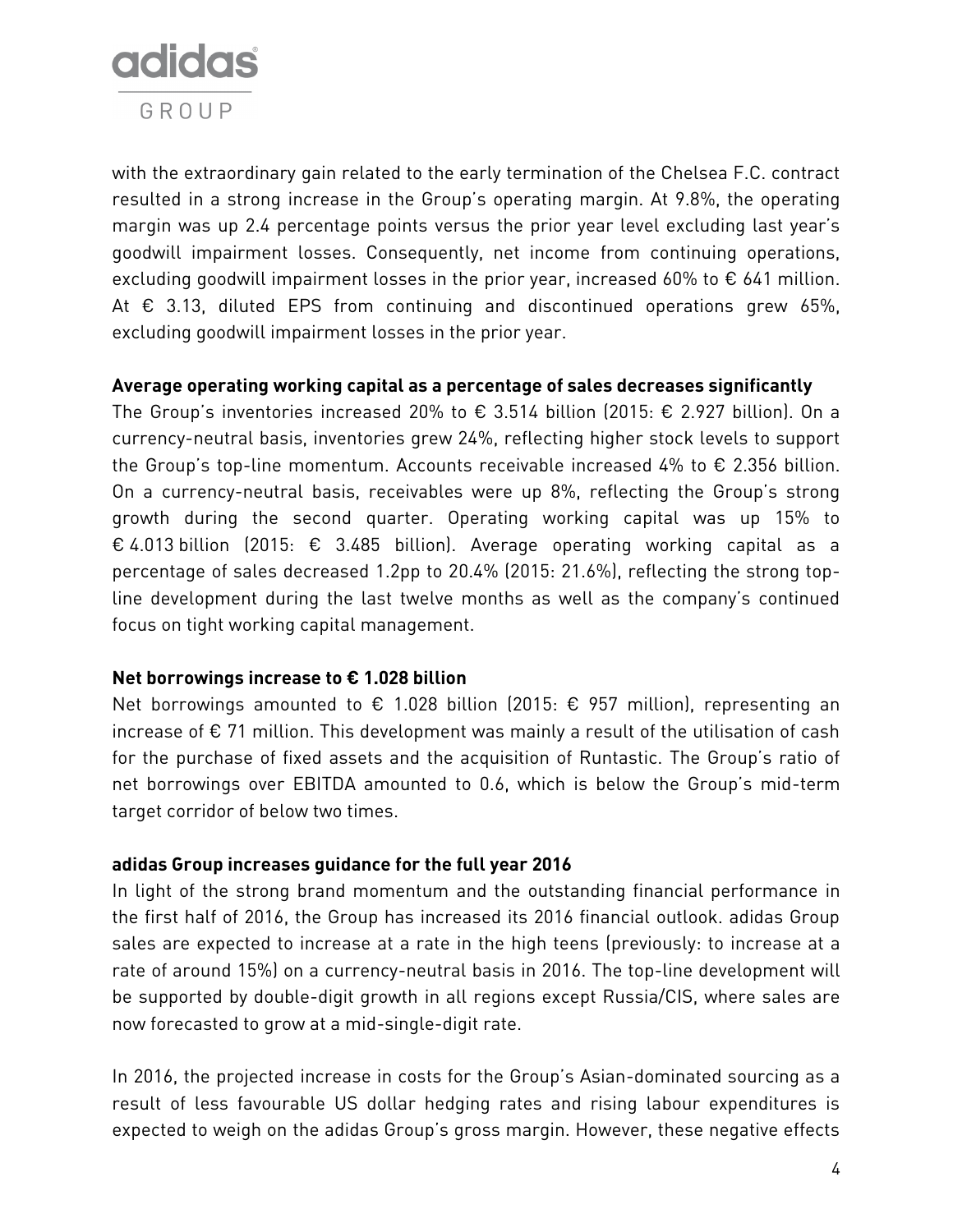

are now projected to be almost completely offset by the positive effects from a more favourable pricing, product and regional mix as well as further enhancements in the channel mix, which is driven by the continued expansion of the company's controlled space activities. Higher product margins at TaylorMade-adidas Golf compared to the prior year are also expected to positively impact the Group's gross margin development. As a result, the Group's gross margin is expected to be at a level between 48.0% and 48.3% compared to the prior year level of 48.3% (previously: decline of up to 50 basis points).

The Group's other operating expenses as a percentage of sales are expected to decrease compared to the prior year level (2015: 43.1%). Due to the stronger than expected top-line growth, expenditure for point-of-sale and marketing investments as a percentage of sales is projected to be below the prior year level of 13.9%. In addition, operating overhead expenditure as a percentage of sales is also forecasted to be below the prior year level (2015: 29.2%). The company now expects the operating margin for the adidas Group to increase to a level of up to 7.5% (previously: to increase to a level of around 7.0%) compared to the prior year level of 6.5%.

As a result of the increased top-line expectations and improved operating margin outlook, net income from continuing operations excluding goodwill impairment is now projected to increase at a rate between 35% and 39% (previously: to increase at a rate of around 25%) to a level between € 975 million and € 1.0 billion (2015: € 720 million).

Herbert Hainer stated: "I am proud to confirm that we are in great shape. 2016 will be a year of records for the adidas Group. But we will not stop there. In the years to come, we will continue to grow across all categories, channels and geographies and drive our profitability to new heights."

\*\*\*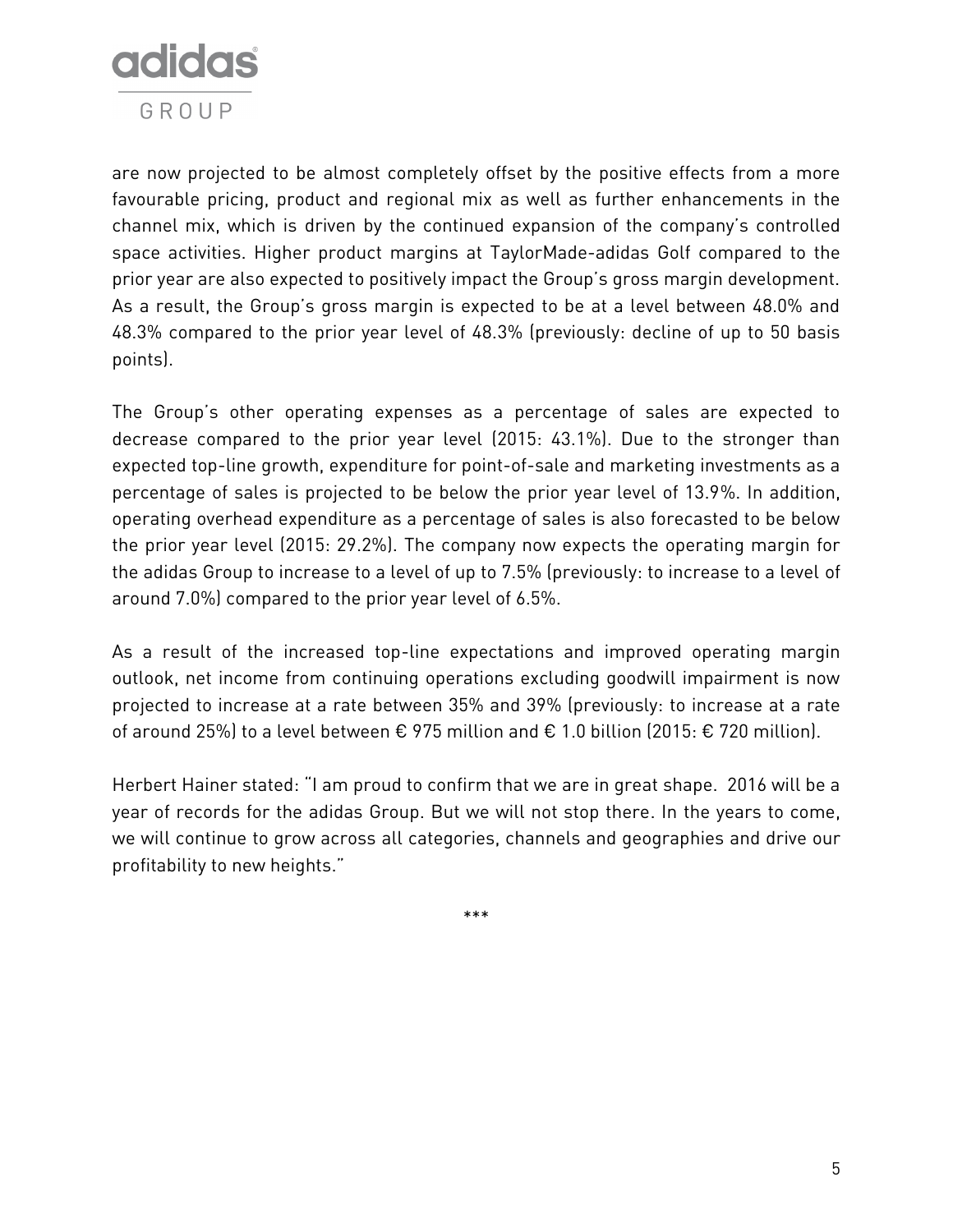

# **Contacts:**

Jan Runau Chief Corporate Communication Officer Tel.: +49 (0) 9132 84-3830

Katja Schreiber Christian Stoehr Senior Director Corporate Communication Tel.: +49 (0) 9132 84-3810

# **Media Relations Investor Relations**

Sebastian Steffen Vice President Investor Relations Tel.: +49 (0) 9132 84-4401

Director Investor Relations Tel.: +49 (0) 9132 84-4989

Jennifer Gaussmann Manager Investor Relations Tel.: +49 (0) 9132 84-74734

Please visit our corporate website: [www.adidas-Group.com](http://www.adidas-group.com/)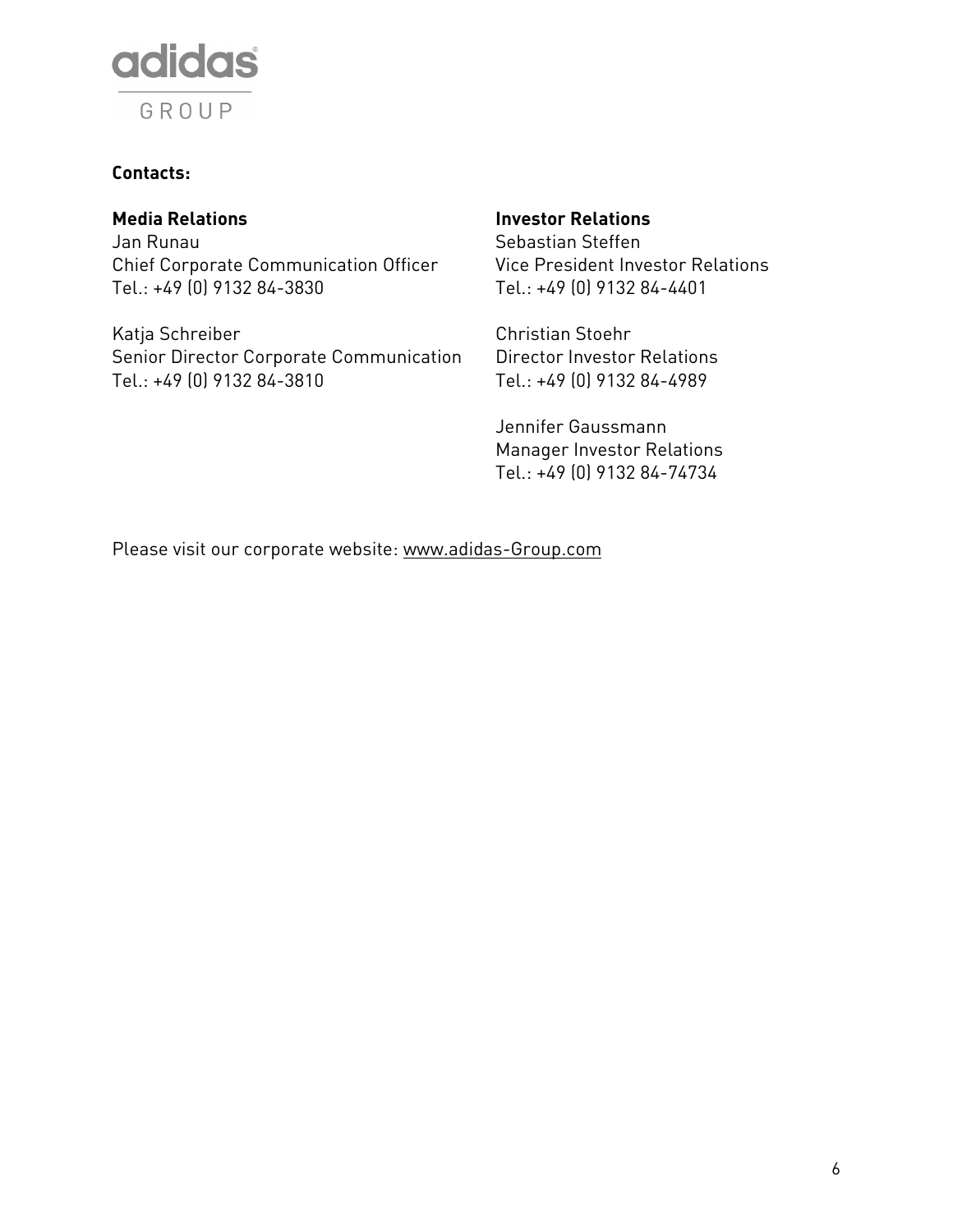

### **adidas AG Consolidated Income Statement (IFRS)**

| $\varepsilon$ in millions                                                               | Second quarter 2016 | Second quarter 2015 | Change               |
|-----------------------------------------------------------------------------------------|---------------------|---------------------|----------------------|
|                                                                                         |                     |                     |                      |
| Net sales                                                                               | 4.422               | 3.907               | 13.2%                |
| Cost of sales                                                                           | 2.263               | 2.018               | 12.1%                |
| <b>Gross profit</b>                                                                     | 2.159               | 1.889               | 14.3%                |
| 1% of net sales)                                                                        | 48.8%               | 48.3%               | $0.5$ pp             |
| Royalty and commission income                                                           | 31                  | 31                  | [0.2%]               |
| Other operating income                                                                  | 159                 | 33                  | 375.4 %              |
| Other operating expenses                                                                | 1.935               | 1.720               | 12.5%                |
| [% of net sales]                                                                        | 43.8%               | 44.0%               | [0.3pp]              |
| <b>Operating profit</b>                                                                 | 414                 | 234                 | 77.4%                |
| 1% of net sales)                                                                        | 9.4%                | 6.0%                | $3.4$ pp             |
| Financial income                                                                        | 9                   | 8                   | 13.1%                |
| Financial expenses                                                                      | 14                  | 17                  | [19.2%]              |
| Income before taxes                                                                     | 410                 | 225                 | 82.3%                |
| [% of net sales]                                                                        | 9.3%                | 5.8%                | 3.5 <sub>pp</sub>    |
| Income taxes                                                                            | 119                 | 79                  | 51.0%                |
| 1% of income before taxes)                                                              | 29.1%               | 35.1%               | (6.0 <sub>pp</sub> ) |
| Net income from continuing operations                                                   | 291                 | 146                 | 99.2%                |
| 1% of net sales)                                                                        | 6.6%                | 3.7%                | 2.8 <sub>pp</sub>    |
| Gains from discontinued operations, net of tax                                          | $\Omega$            | 1                   | [75.2%]              |
| <b>Net income</b>                                                                       | 291                 | 147                 | 97.6%                |
| 1% of net sales)                                                                        | 6.6%                | 3.8%                | 2.8 <sub>pp</sub>    |
| Net income attributable to shareholders                                                 | 291                 | 146                 | 98.6%                |
| 1% of net salesi                                                                        | 6.6%                | 3.7%                | $2.8$ pp             |
| Net income attributable to non-controlling interests                                    | 1                   | 1                   | (47.7%)              |
| Basic earnings per share from continuing operations (in $\epsilon$ )                    | 1.45                | 0.72                | 101.7%               |
| Diluted earnings per share from continuing operations (in $\epsilon$ )                  | 1.42                | 0.72                | 97.3%                |
| Basic earnings per share from continuing and discontinued operations (in $\epsilon$ )   | 1.45                | 0.73                | 100.0%               |
| Diluted earnings per share from continuing and discontinued operations (in $\epsilon$ ) | 1.42                | 0.73                | 95.7%                |

#### **Net Sales**

| $\varepsilon$ in millions | Second quarter 2016 | Second quarter 2015 | Change    | Change     |
|---------------------------|---------------------|---------------------|-----------|------------|
|                           |                     |                     |           | (currency- |
|                           |                     |                     |           | neutral)   |
| Western Europe            | 1,214               | 961                 | 26.3%     | 29.2%      |
| North America             | 788                 | 643                 | 22.6 %    | 25.6 %     |
| <b>Greater China</b>      | 685                 | 564                 | 21.4%     | 30.1%      |
| Russia/CIS                | 172                 | 204                 | [15.9%]   | 7.2%       |
| Latin America             | 379                 | 456                 | 17.0%     | 7.9%       |
| Japan                     | 236                 | 178                 | 32.4 %    | 20.9%      |
| <b>MEAA</b>               | 572                 | 536                 | 6.8%      | 14.2%      |
| Other Businesses          | 377                 | 365                 | 3.3%      | 6.1%       |
|                           |                     |                     |           |            |
| adidas                    | 3,705               | 3,180               | 16.5%     | 24.6 %     |
| Reebok                    | 399                 | 408                 | $[2.1\%]$ | 6.9%       |
| TaylorMade-adidas Golf    | 248                 | 239                 | 3.7%      | 7.0%       |
| <b>CCM Hockey</b>         | 64                  | 80                  | [20.3%]   | [17.7%]    |

Rounding differences may arise in percentages and totals.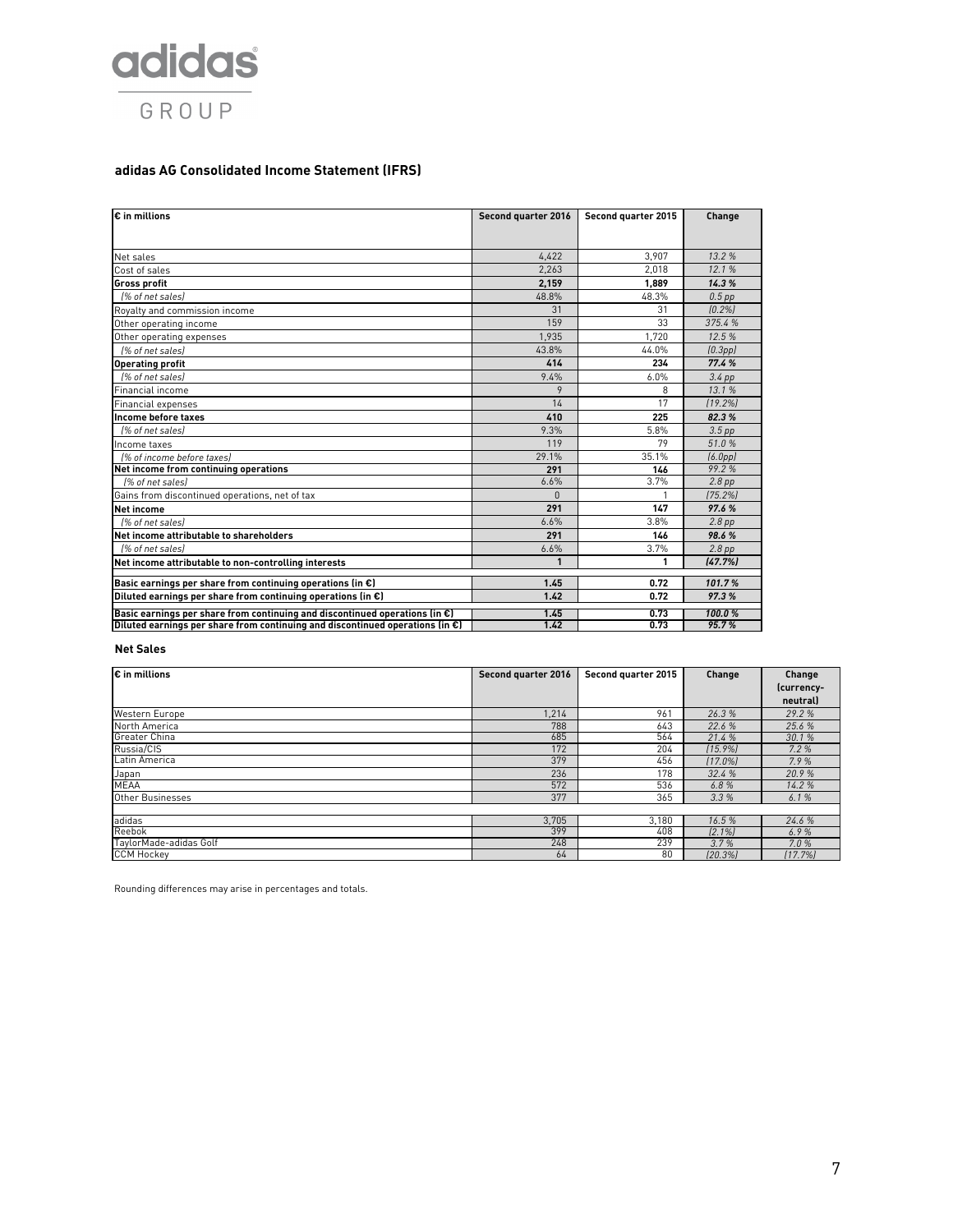

#### **adidas AG Consolidated Income Statement (IFRS)**

| $\overline{\varepsilon}$ in millions                                                  | First half year<br>2016 | First half year<br>2015 | Change            | First half year<br>2016 excl.<br>goodwill<br>impairment | First half year<br>2015 excl.<br>goodwill<br>impairment | Change            |
|---------------------------------------------------------------------------------------|-------------------------|-------------------------|-------------------|---------------------------------------------------------|---------------------------------------------------------|-------------------|
| Net sales                                                                             | 9,191                   | 7,990                   | 15.0%             | 9,191                                                   | 7,990                                                   | 15.0%             |
| Cost of sales                                                                         | 4.674                   | 4,093                   | 14.2%             | 4.674                                                   | 4.093                                                   | 14.2%             |
| <b>Gross profit</b>                                                                   | 4,517                   | 3,897                   | 15.9%             | 4,517                                                   | 3,897                                                   | 15.9%             |
| [% of net sales]                                                                      | 49.1%                   | 48.8%                   | $0.4$ pp          | 49.1%                                                   | 48.8%                                                   | $0.4$ pp          |
| Royalty and commission income                                                         | 55                      | 58                      | [4.9%]            | 55                                                      | 58                                                      | [4.9%]            |
| Other operating income                                                                | 191                     | 61                      | 213.6%            | 191                                                     | 61                                                      | 213.6%            |
| Other operating expenses                                                              | 3.858                   | 3.420                   | 12.8%             | 3.858                                                   | 3.420                                                   | 12.8%             |
| [% of net sales]                                                                      | 42.0%                   | 42.8%                   | (0.8pp)           | 42.0%                                                   | 42.8%                                                   | (0.8pp)           |
| Goodwill impairment losses                                                            |                         | 18                      | $(100.0\%)$       |                                                         |                                                         | n.a.              |
| <b>Operating profit</b>                                                               | 905                     | 578                     | 56.5%             | 905                                                     | 596                                                     | 51.8%             |
| [% of net sales]                                                                      | 9.8%                    | 7.2%                    | $2.6$ pp          | 9.8%                                                    | 7.5%                                                    | $2.4$ pp          |
| inancial income                                                                       | 29                      | 24                      | 21.0%             | 29                                                      | 24                                                      | 21.0%             |
| <b>Financial expenses</b>                                                             | 27                      | 32                      | 116.9%            | 27                                                      | 32                                                      | (16.9%)           |
| Income before taxes                                                                   | 907                     | 570                     | 59.2%             | 907                                                     | 588                                                     | 54.3%             |
| [% of net sales]                                                                      | 9.9%                    | 7.1%                    | 2.7 <sub>pp</sub> | 9.9%                                                    | 7.4%                                                    | $2.5$ pp          |
| Income taxes                                                                          | 266                     | 187                     | 41.9%             | 266                                                     | 187                                                     | 41.9%             |
| [% of income before taxes]                                                            | 29.3%                   | 32.9%                   | [3.6pp]           | 29.3%                                                   | 31.8%                                                   | (2.5pp)           |
| Net income from continuing operations                                                 | 641                     | 383                     | 67.6%             | 641                                                     | 401                                                     | 60.1%             |
| [% of net sales]                                                                      | 7.0%                    | 4.8%                    | $2.2$ pp          | 7.0%                                                    | 5.0%                                                    | $2.0$ pp          |
| Gains/(losses) from discontinued operations, net of tax                               |                         | [13]                    | n.a.              |                                                         | [13]                                                    | n.a.              |
| Net income                                                                            | 642                     | 370                     | 73.6%             | 642                                                     | 388                                                     | 65.6%             |
| [% of net sales]                                                                      | 7.0%                    | 4.6%                    | $2.4$ pp          | 7.0%                                                    | 4.9%                                                    | 2.1 <sub>pp</sub> |
| Net income attributable to shareholders                                               | 641                     | 367                     | 74.7%             | 641                                                     | 385                                                     | 66.5%             |
| [% of net sales]                                                                      | 7.0%                    | 4.6%                    | $2.4$ pp          | 7.0%                                                    | 4.8%                                                    | $2.2$ pp          |
| Net income attributable to non-controlling interests                                  | $\mathbf 1$             | 3                       | [65.8%]           | 1                                                       | 3                                                       | (65.8%)           |
| Basic earnings per share from continuing operations (in $\epsilon$ )                  | 3.20                    | 1.87                    | 70.8%             | 3.20                                                    | 1.96                                                    | 63.1%             |
| Diluted earnings per share from continuing operations (in $\epsilon$ )                | 3.13                    | 1.87                    | 67.0%             | 3.13                                                    | 1.96                                                    | 59.4%             |
|                                                                                       |                         |                         |                   |                                                         |                                                         |                   |
| Basic earnings per share from continuing and discontinued operations (in $\epsilon$ ) | 3.20                    | 1.81                    | 77.0%             | 3.20                                                    | 1.90                                                    | 68.8%             |
| Diluted earnings per share from continuing and discontinued operations (in €)         | 3.13                    | 1.81                    | 73.0%             | 3.13                                                    | 1.90                                                    | 65.0%             |

#### **Net Sales**

| $\varepsilon$ in millions | First half year<br>2016 | First half year<br>2015 | Change  | Change (currency-<br>neutrall |
|---------------------------|-------------------------|-------------------------|---------|-------------------------------|
| Western Europe            | 2.628                   | 2.104                   | 24.9%   | 26.7%                         |
| North America             | 1.515                   | 1.234                   | 22.9%   | 23.7%                         |
| Greater China             | 1.447                   | 1,161                   | 24.6%   | 30.2%                         |
| Russia/CIS                | 310                     | 366                     | 115.5%  | 4.7%                          |
| Latin America             | 773                     | 879                     | [12.1%] | 13.2%                         |
| Japan                     | 472                     | 333                     | 41.8%   | 31.6%                         |
| <b>MEAA</b>               | 1.273                   | 1.171                   | 8.7%    | 15.8%                         |
| Other Businesses          | 774                     | 742                     | 4.2%    | 5.8%                          |
|                           |                         |                         |         |                               |
| adidas                    | 7,741                   | 6,533                   | 18.5%   | 25.1%                         |
| Reebok                    | 815                     | 819                     | [0.5%]  | 6.7%                          |
| TaylorMade-adidas Golf    | 523                     | 519                     | 0.8%    | 2.4%                          |
| <b>CCM Hockey</b>         | 102                     | 120                     | [14.7%] | [12.5%]                       |

Rounding differences may arise in percentages and totals.